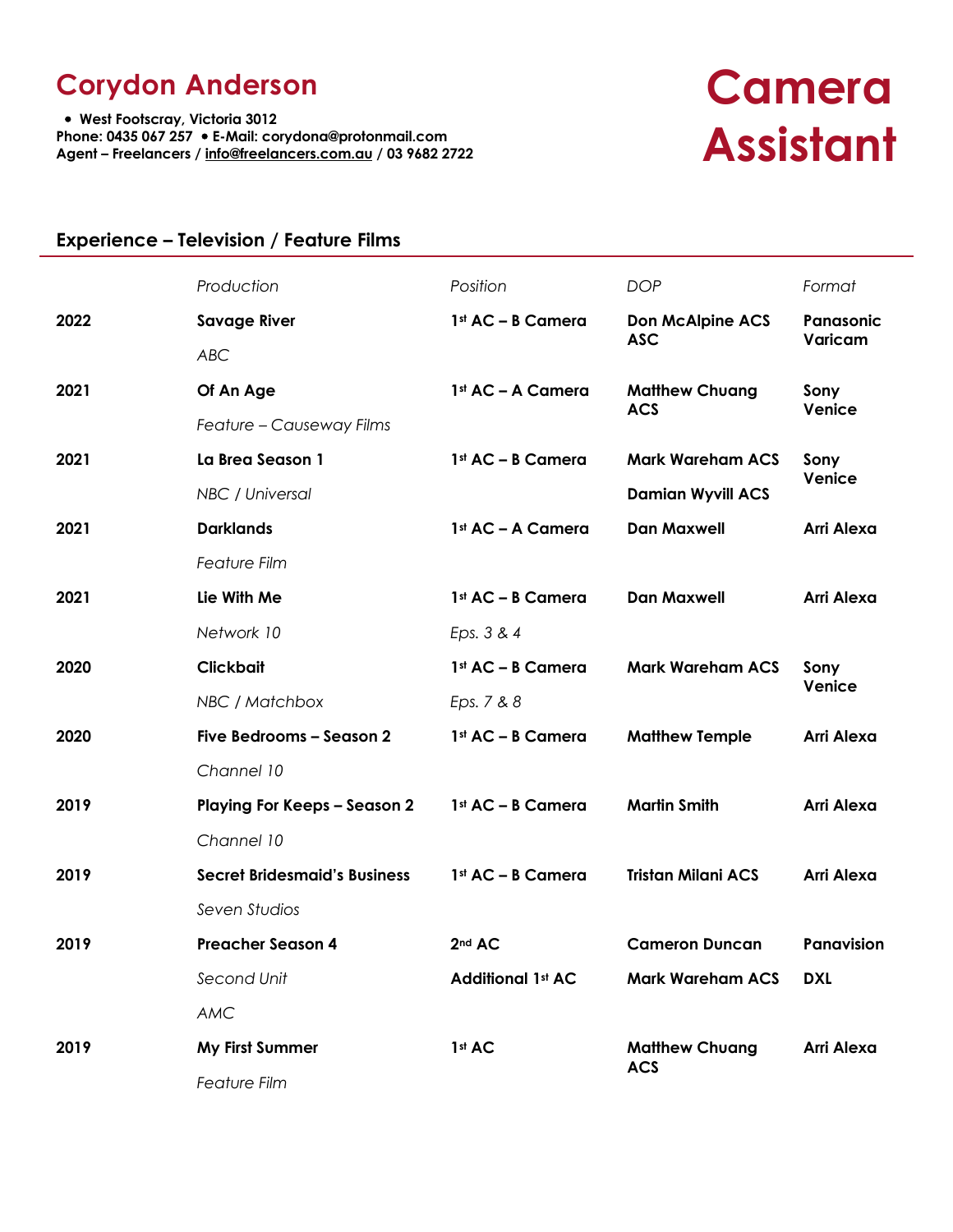

|         | Production                          | Position                      | <b>DOP</b>                | Format     |
|---------|-------------------------------------|-------------------------------|---------------------------|------------|
| 2018    | <b>Inbestigators Series 1 and 2</b> | 1st AC - B Camera             | <b>Dan Maxwell</b>        | Arri Alexa |
|         | Netflix / ABC TV                    |                               |                           |            |
| 2018    | <b>Judy and Punch</b>               | $2nd AC - B$ Camera           | <b>Stefan Duscio ACS</b>  | Arri Alexa |
|         | Feature Film - Vice                 |                               |                           |            |
| 2017/18 | <b>Jack Irish Season 2</b>          | 2 <sup>nd</sup> AC - A Camera | <b>Garry Philips ACS</b>  | Arri Alexa |
|         | ABC TV                              |                               |                           |            |
| 2017    | <b>Sisters Season 1</b>             | 2 <sup>nd</sup> AC - A Camera | <b>Earle Dresner ACS</b>  | Arri Alexa |
|         | Channel 10                          |                               |                           |            |
| 2017    | <b>Glitch Season 2</b>              | 2 <sup>nd</sup> AC - A Camera | <b>Earle Dresner ACS</b>  | Red        |
|         | Netflix / ABC TV                    |                               |                           | Weapon     |
| 2016    | <b>Newton's Law</b>                 | 2 <sup>nd</sup> AC - A Camera | <b>John Stokes ACS</b>    | Arri Alexa |
|         | ABC TV                              |                               |                           |            |
| 2016    | The Leftovers Season 3              | 2 <sup>nd</sup> AC - A Camera | <b>John Grillo</b>        | Arri Alexa |
|         | <b>HBO</b>                          |                               | <b>Bob Humphreys ACS</b>  |            |
| 2016    | <b>Seven Types of Ambiguity</b>     | 2 <sup>nd</sup> AC - A Camera | <b>Bonnie Elliott ACS</b> | Arri Alexa |
|         | ABC TV                              |                               |                           |            |
| 2015    | A Few Less Men                      | 2 <sup>nd</sup> AC - A Camera | <b>Steve Arnold ACS</b>   | Arri Alexa |
|         | <b>Feature Film</b>                 |                               |                           |            |
| 2015    | <b>Jack Irish Season 1</b>          | 2 <sup>nd</sup> AC - B Camera | <b>Martin McGrath ACS</b> | Arri Alexa |
|         | ABC TV                              |                               | <b>Geoff Hall ACS</b>     |            |
| 2015    | <b>The Divorce</b>                  | 2 <sup>nd</sup> AC - A Camera | <b>Roger Lanser ACS</b>   | Arri Alexa |
|         | <b>Feature Film</b>                 |                               |                           |            |
| 2015    | <b>The Beautiful Lie</b>            | 2 <sup>nd</sup> AC - A Camera | <b>John Brawley</b>       | Arri Alexa |
|         | ABC TV                              |                               |                           |            |
| 2015    | <b>Childhood's End</b>              | <b>Video Split Operator</b>   | <b>Will Waring</b>        | Arri Alexa |
|         | SyFy Channel                        | 2nd Unit                      |                           |            |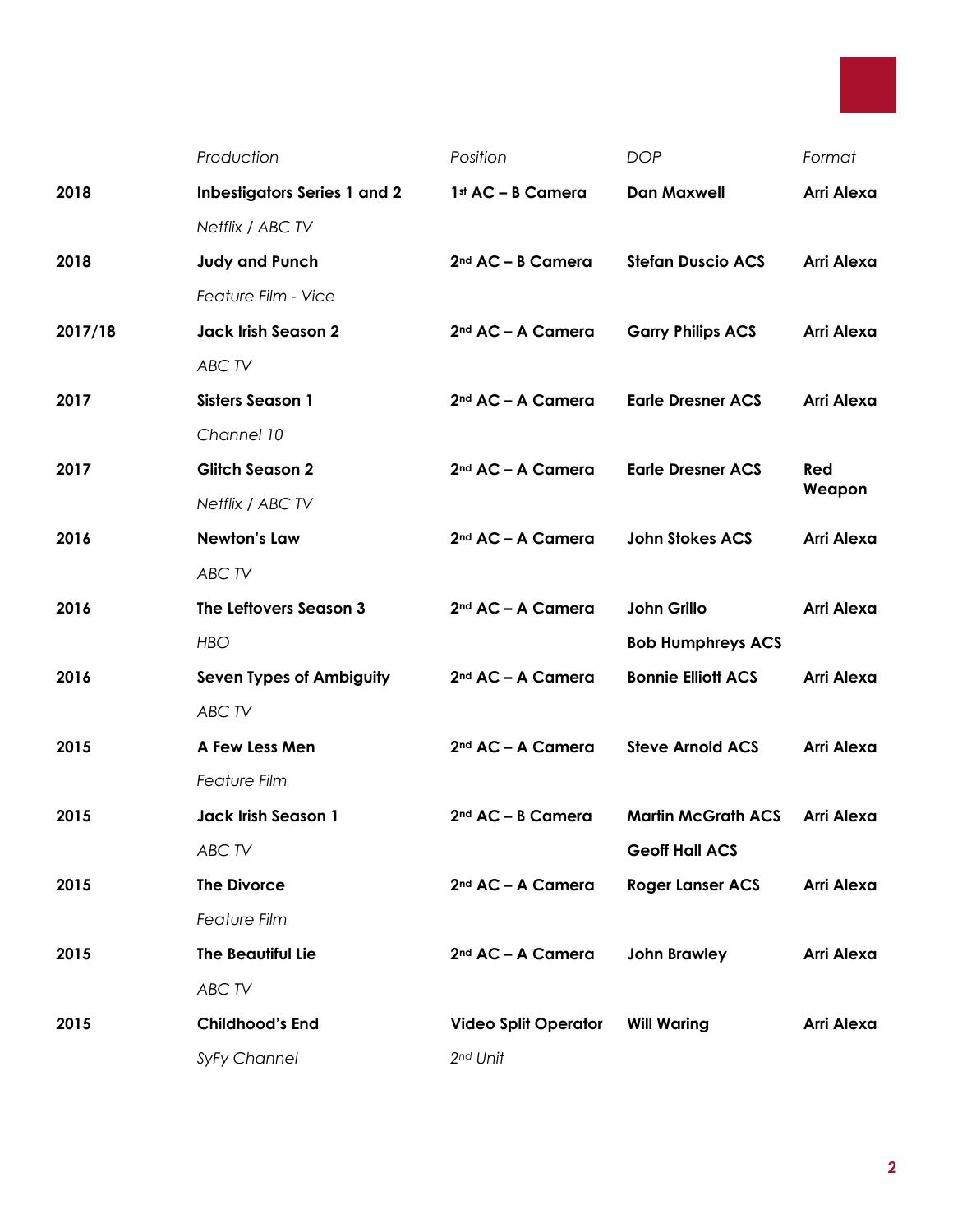

|      | Production                                        | Position                      | <b>DOP</b>               | Format     |  |  |
|------|---------------------------------------------------|-------------------------------|--------------------------|------------|--|--|
| 2014 | <b>Miss Fisher's Murder Mysteries</b><br>Season 3 | 2 <sup>nd</sup> AC – A Camera | <b>Roger Lanser ACS</b>  | Arri Alexa |  |  |
|      | ABC TV                                            |                               |                          |            |  |  |
| 2014 | <b>Nowhere Boys Season 2</b>                      | <b>Video Split Operator</b>   | Dave Cameron ACS         | Arri Alexa |  |  |
|      | ABC TV                                            |                               |                          |            |  |  |
| 2014 | Upper Middle Bogan Season 2                       | <b>Video Split Operator</b>   | Dan Maxwell              | Arri Alexa |  |  |
|      | ABC TV                                            | Additional                    |                          |            |  |  |
| 2014 | Gallipoli                                         | 2nd AC                        | <b>Germain McMicking</b> | Arri Alexa |  |  |
|      | Channel 9                                         | Additional                    | <b>ACS</b>               |            |  |  |
| 2014 | <b>House Husbands Season 3</b>                    | <b>Video Split Operator</b>   | <b>Nic Owens ACS</b>     | Arri Alexa |  |  |
|      | Channel 9                                         | Additional                    |                          |            |  |  |
| 2013 | <b>The Mule</b>                                   | <b>Camera Attachment</b>      | <b>Stefan Duscio ACS</b> | Arri Alexa |  |  |
|      | <b>Feature Film</b>                               |                               |                          |            |  |  |

## **Experience – Television Commercials**

| <b>Production Companies</b> |                         | <b>Brands</b> |                           |
|-----------------------------|-------------------------|---------------|---------------------------|
| <b>Studio Pancho</b>        | Mr Smith                | Kia           | <b>Mcdonalds</b>          |
| <b>Otto Empire</b>          | <b>Hub Productions</b>  | Toyota        | <b>TAFE</b>               |
| <b>The Directors Group</b>  | <b>Annix Films</b>      | Ford          | <b>TAC Victoria</b>       |
| <b>Flinders Lane</b>        | 13 & Co.                | <b>Holden</b> | <b>The Cancer Council</b> |
| <b>Sweet Shop</b>           | <b>Truce Films</b>      | Mazda         | Medibank                  |
| <b>Jungle Boys</b>          | <b>TCO</b>              | Honda         | Worksafe                  |
| <b>Itchy and Scratch</b>    | <b>Fiction Film Co.</b> | Coles         | <b>Energy Australia</b>   |
| <b>The Pound</b>            | <b>Renegade Films</b>   | Don           | <b>AFL</b>                |